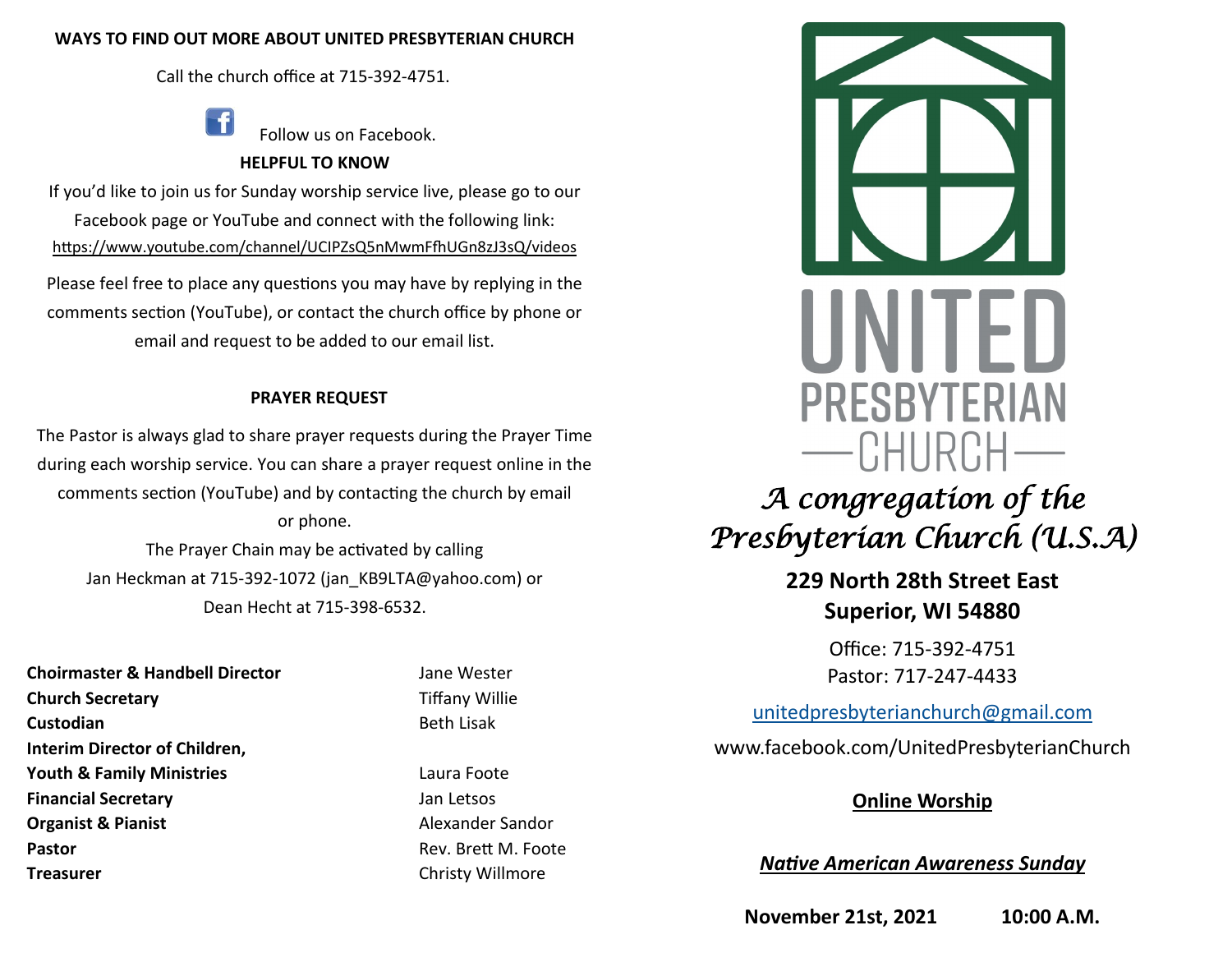If you are at home, please light a candle to remind yourself of the presence of God.

\* Please rise in body or spirit

**PRELUDE Alex Sandor WELCOME AND ANNOUNCEMENTS** 

**\*INTROIT Lord, Prepare Me #701**

**\* Land Acknowledgment (Some language borrowed from our friends at Neighborhood Church) & Call to Worship (Adapted from Psalm 106) - Creede McClellan**

- One: Remember us, O Lord, when you show favor to your people!  **All: Help us, when you deliver your people.**
- One: That we may rejoice in the gladness of your people.  **All: That we may glory in your heritage.**

**\*HYMN God of the Sparrow #22**

**PRAYER OF ADORATION & CONFESSION (Chief Yellow Lark of the Lakota Sioux in 1887)**

One: Let us pray.

**All: Great Spirit, whose voice I hear in the winds and whose breath gives life to the world: as I come before You, one of Your many children, I am small and weak; I need Your strength and wisdom. May I walk in beauty; may my eyes behold the red and purple sunset; may my hands respect what You have made; may my ears be sharp to hear Your voice. Make me wise, so I may know what You teach in every leaf and rock. Make me strong, so I may be able to fight my greatest enemy, myself. May I ever be ready to come to You with clean hands and straight eyes, so that when life fades like a sunset, I may come You without shame. Amen** 

### **ASSURANCE OF PARDON**

One: One: Langston Hughes writes in his poem *Dreams*: "Hold fast to dreams, for if dreams die, life is a broken-winged bird that cannot fly. Hold fast to dreams, for when dreams go, life is a barren field frozen with snow."

Hughes makes clear, that without dreams, perhaps without God's dreams, life cannot continue in a meaningful and growth filled way. Hold fast, continue, feast, and rest in the dreams God has given you. Know that when we fail at making the dream a reality, and we will, that God still loves us. Because of Christ's birth, life, death, and resurrection…

**All: We are all forgiven. Amen.**

### **\*PASSING THE PEACE**

You are invited to bless those around you with the words, "**The peace of Christ be with you**." (You may pass the peace in the comments section if online. Say hello to one another. In person you may connect with others in a way that is comfortable with you.)

| <b>TIME WITH CHILDREN</b>    | Laura Foote         |
|------------------------------|---------------------|
| <b>SCRIPTURE READINGS</b>    | <b>Tom Vosburgh</b> |
| <b>New Testament Reading</b> | John 18:33-37       |

#### **SERMON "Dreams: A Kingdom Not Of This World" Rev Brett M. Foote Did Testament Reading** *\****HYMN Come, Thou Almighty King #2**

## **OFFERING**

**MOMENT FOR STEWARDSHIP & MISSION SPECIAL MUSIC Michele Gordon \*RESPONSE #647**

**Give thanks with a grateful heart, Give thanks to the Holy One Give thanks because we're given Jesus Christ, the Son And now let the weak say, "We are strong";**  Let the poor say, "We are rich because of what **the Lord has done for us!" Give thanks. Give thanks.** 

### **\*PRAYER OVER OFFERING**

One: Let us bless these gifts.

**All: God who gives us dreams, we offer all our gifts to you, our lives, our passions and so much more. Bless these tithes and offerings. Bless our mission and vision as the church, as we love alongside our neighbors for the betterment of our community. May we be good stewards of these gifts and may we be generous neighbors. In each and every gift we give, whether it be time, talents, or treasures, may we reflect Christ to others. Help us to connect with and care for our community so that Superior, Duluth, and the surrounding areas may know God's love. In the name of the Holy Trinity, Amen.** 

### **TIME FOR PRAYER**

 **Prayers to be Shared** Please email the church with your prayer requests or share them in the comments section. (YouTube)  **Silent Prayer Pastoral Prayer**

### **LORD'S PRAYER**

 **All: Our Father who art in heaven, hallowed be thy name. Thy kingdom come. Thy will be done on earth as it is in heaven. Give us this day, our daily bread. Forgive us our debts as we forgive our debtors. And lead us not into temptation but deliver us from evil. For thine is the kingdom, the power, and the glory, forever and ever. Amen.** 

| *CLOSING HYMN<br>*BENEDICTION | <b>Morning Has Broken</b> | #664               |
|-------------------------------|---------------------------|--------------------|
| *POSTLUDE                     |                           | <b>Alex Sandor</b> |

## *NEW TESTAMENT READING John 18:33-37*

Then Pilate entered the headquarters again, summoned Jesus, and asked him, 'Are you the King of the Jews?' Jesus answered, 'Do you ask this on your own, or did others tell you about me?' Pilate replied, 'I am not a Jew, am I? Your own nation and the chief priests have handed you over to me. What have you done?' Jesus answered, 'My kingdom is not from this world. If my kingdom were from this world, my followers would be fighting to keep me from being handed over to the Jews. But as it is, my kingdom is not from here.' Pilate asked him, 'So you are a king?' Jesus answered, 'You say that I am a king. For this I was born, and for this I came into the world, to testify to the truth. Everyone who belongs to the truth listens to my voice.'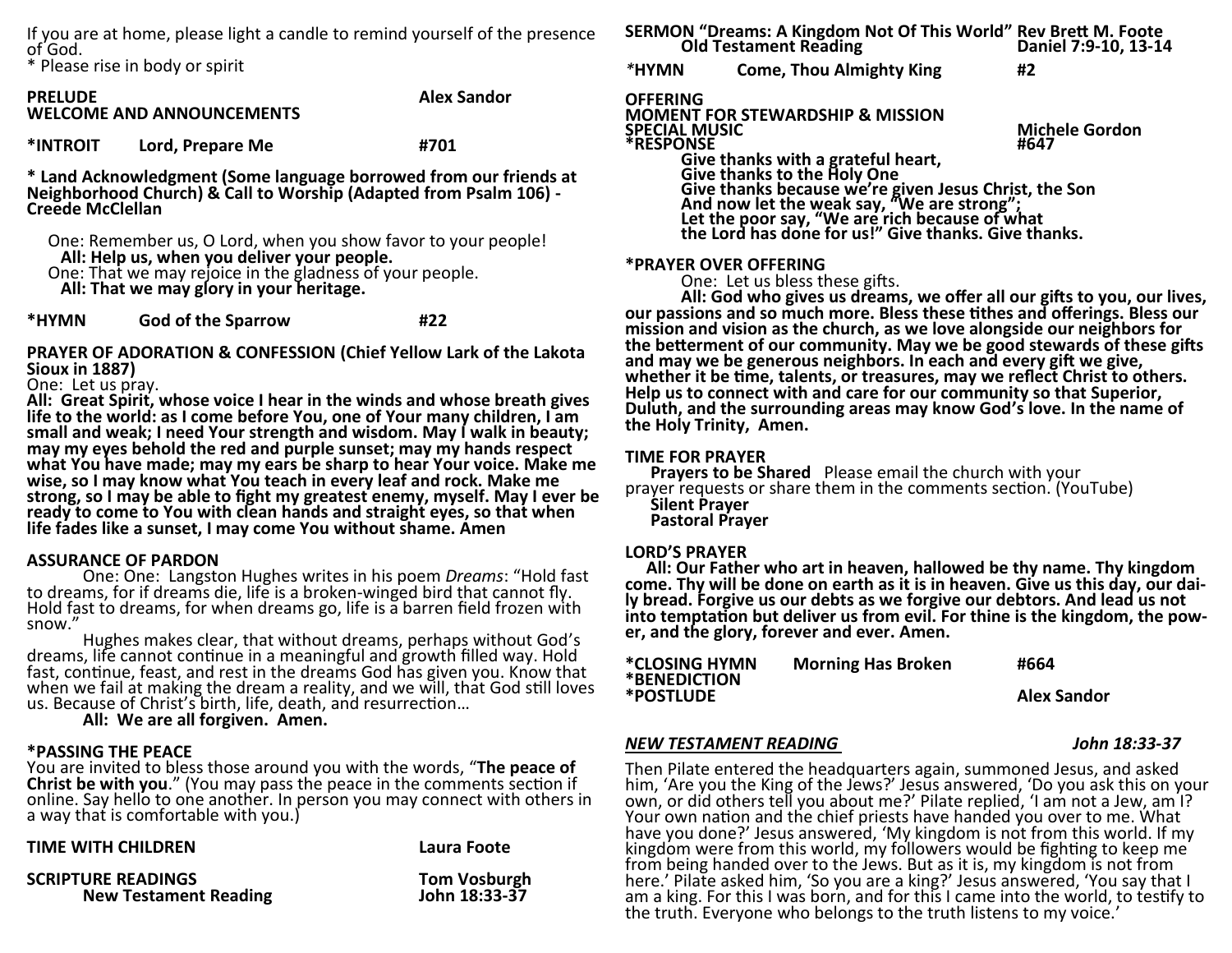## *OLD TESTAMENT READING Daniel 7:9-10, 13-14*

#### As I watched, thrones were set in place, and an Ancient One took his throne; his clothing was white as snow, and the hair of his head like pure wool; his throne was fiery flames, and its wheels were burning fire. A stream of fire issued and flowed out from his presence. A thousand thousand served him, and ten thousand times ten thousand stood attending him. The court sat in judgement, and the books were opened. As I watched in the night visions, I saw one like a human being coming with the clouds of heaven. And he came to the Ancient One and was presented before him. To him was given dominion and glory and kingship, that all peoples, nations, and languages should serve him. His dominion is an everlasting dominion that shall not pass away, and his kingship is one

that shall never be destroyed.

## **ANNOUNCEMENTS**

### **CURRENT COVID PROCEDURES**

Session unanimously voted to encourage masking for all people due to the rise of variants in neighboring counties. We will continue to sing in worship, but we encourage the use of masks during all parts of the service, for all people, vaccinated or unvaccinated.

Session is hoping that, with the proper precautions, we can continue to worship safely in person.

## **ICU NEEDS**

We are currently asking for donations of **hand warmers, mittens, hats, wool socks, and scarves** to be donated to the Inclusive Care Unit. Please bring in donations during office hours!

## **VOLLEYBALL**

Volleyball will be played every Sunday between 6pm -730pm in the UPC gym. The church suggests you wear a mask, especially if you have not been vaccinated. Come join the fun and bring another player along.

# **SUNDAY SCHOOL**

Sunday School continues to take place every week in the Sunday School room on Sundays at 9:15 AM. All Elementary age kids are welcome to join us!

## **ANNOUNCEMENTS**

## **CHANCEL CHOIR AND BELL REHEARSALS**

Chancel Choir rehearsals will take place Sundays at 8:45 AM, and Bell Choir will rehearse at 11:30 AM.

# **NOTICE FROM PHYLLIS FLAHERTY**

Tom & I will be making Belgian Cookies to sell again this year starting Nov 21. They will still be \$5.00 for two dozen, and the money generated will be given to the UPC Women's group.

I will bring a basket of packaged cookies each Sunday starting Nov. 21 through Dec.19th. If you wish to pre-order my phone # is 715-398-6021. E-mail: pflaherty12@charter.net and I am also on Facebook.

## **CONFIRMATION**

Confirmation will continue this Sunday, November 21st, at 11:30 AM. There will not be communion next Sunday, November 28th. More dates to look out for:

12/3—5 PM Confirmation class to Shabbat Service at Temple Israel 12/5—8:45 AM Breakfast and Christmas pageant practice, 11:30 AM Confirmation

12/12—8:45 AM Breakfast and Christmas pageant practice, 11:30 AM Confirmation, 3 PM Blue Christmas Service (which is not a CYF event, this is for everyone!)

## **HANGING OF THE GREENS**

Next Saturday, November 27th at 10 AM, we will be celebrating the beginning of the Advent season with our hanging of the greens event. Please come join us in physically preparing our hearts and our church for this Advent season.

## **SUNDAY NOVEMBER 28TH**

Next Sunday, November 28th, Reverend Charlotte Franz will be leading worship while Brett is on vacation. We look forward to having her join us!

# **ADULT ED**

Following today's service, please feel free to join us in the library as Michele Gordon leads us in an Adult Education session on Native American culture. Michele is a great grandmother, Ojibwe, enrolled in the Bad River Band of Lake Superior Chippewa. She has many relatives in Bad River, Red Cliff, and Bayfield, and her Indian names are: Ogemakwe (Woman Chief), and Minogishigokwe (Good Woman in the Sky). She is a retired psychotherapist, who obtained her undergrad and graduate degrees from UWS, and later added her doctorate studies in the philosophy of natural health. She sees her role now as a helper and guide, and loves sharing what she knows as an Ojibwe Elder and Grandmother. She believes this is what her Creator has planned for her, and says "I believe everyone we meet are our teachers!" We are honored to have her join us, and hope you will take part in our Adult Education with her today.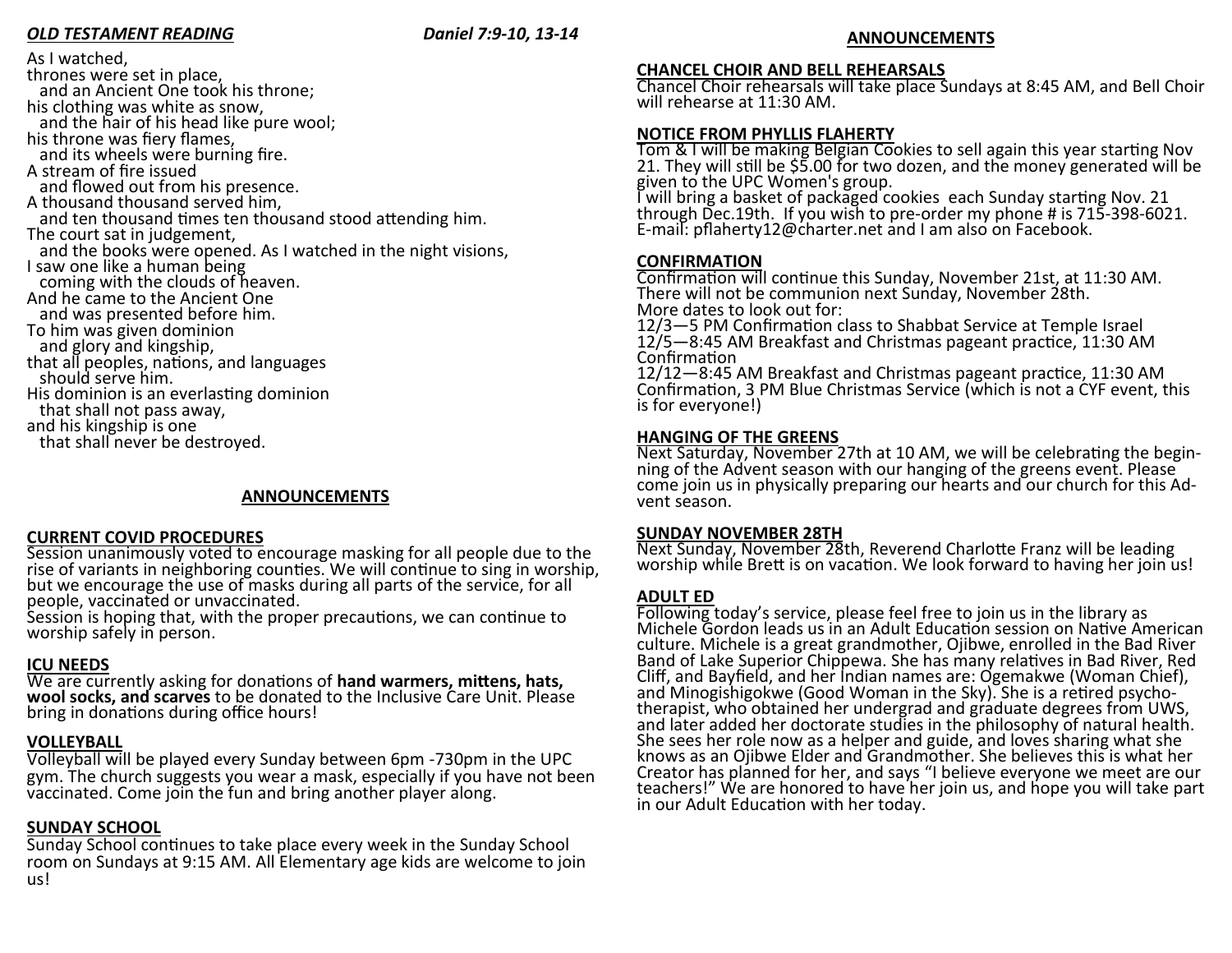# **Donate to the UPC Community Garden Project!**



Dear UPC Members and Friends:

The Community Garden Committee is raising money for the soon-to-becreated UPC Community Garden! We've connected with SeedMoney, which helps nonprofits raise money for community food gardens. What's more, SeedMoney awards challenge grants, so if this project does well enough raising money compared to other participating projects, it will be awarded a grant of from \$100-\$1000.

Here's how it works: Between now and Wednesday, December 15, at 11 am (when the campaign closes), visit the UPC garden campaign page at [https://donate.seedmoney.org/6671/united](https://donate.seedmoney.org/6671/united-presbyterian-church-community-garden)-presbyterian-church[community](https://donate.seedmoney.org/6671/united-presbyterian-church-community-garden)-garden, read the full description of the project, and make a donation. (If you don't have a way to give online, someone will be available after the church services on 11/28, 12/5, and 12/12 to assist you.)

The project will receive all the money raised in the campaign (minus a small credit-card processing fee), and if the project is awarded a grant, it will receive the grant money on top of that. We'll use the money for seeds, plants, dirt, fertilizer, tools, and the like.

One more way to help: share the link to the campaign page on social media so as many people as possible are encouraged to give.

Questions? Contact Deborah Schlacks at 218-348-6032 or at desertswan@aol.com.

Sincerely,

The UPC Community Garden Committee

# **DID YOU KNOW YOU CAN DONATE ONLINE?**

At United Presbyterian Church, we offer many opportunities to give of yourself to glorify God. If you'd like to donate online to the church, you can do so at the following link:

https://www.upc-[superior.com/donate](https://www.upc-superior.com/donate)

## *United Presbyterian Church Weekly Calendar*

## **SUNDAY 11/21**

**8:45 AM Chancel Choir Rehearsal 9:15 AM Sunday School 10:00 AM Morning Worship—Native American Awareness Sunday 11:30 AM Adult Ed with Michele Gordon in Library 11:30 AM Confirmation 4-5 PM Community Dinner 6 PM Volleyball**

# **MONDAY 11/22**

**3:45-8 PM Piano Lessons 6 PM Cub Scouts 7 PM Cub Scouts Committee Meeting**

## **TUESDAY 11/23**

**4-8 PM Piano Lessons 4:15 PM Mission Committee Pastor out of office—Vacation** **Birthdays This Week** 11/22 Beth Lisak

11/26 Joan Haugland 11/27 Danny Ziebell

## **WEDNESDAY 11/24**

**UPBeat Mailing 3-7 PM Piano Lessons 4-6 PM CSA Pickup Pastor out of office—Vacation**

**THURSDAY 11/25 OFFICE CLOSED**

**FRIDAY 11/26 OFFICE CLOSED**

**SATURDAY 11/27 10 AM Hanging of the Greens Pastor out of office—Vacation**

## **LOOKING AHEAD**

| Jovember 21 | Commu  |
|-------------|--------|
| Jovember 27 | Hangin |

**November 21 Community Dinner November 27 Hanging of the Greens**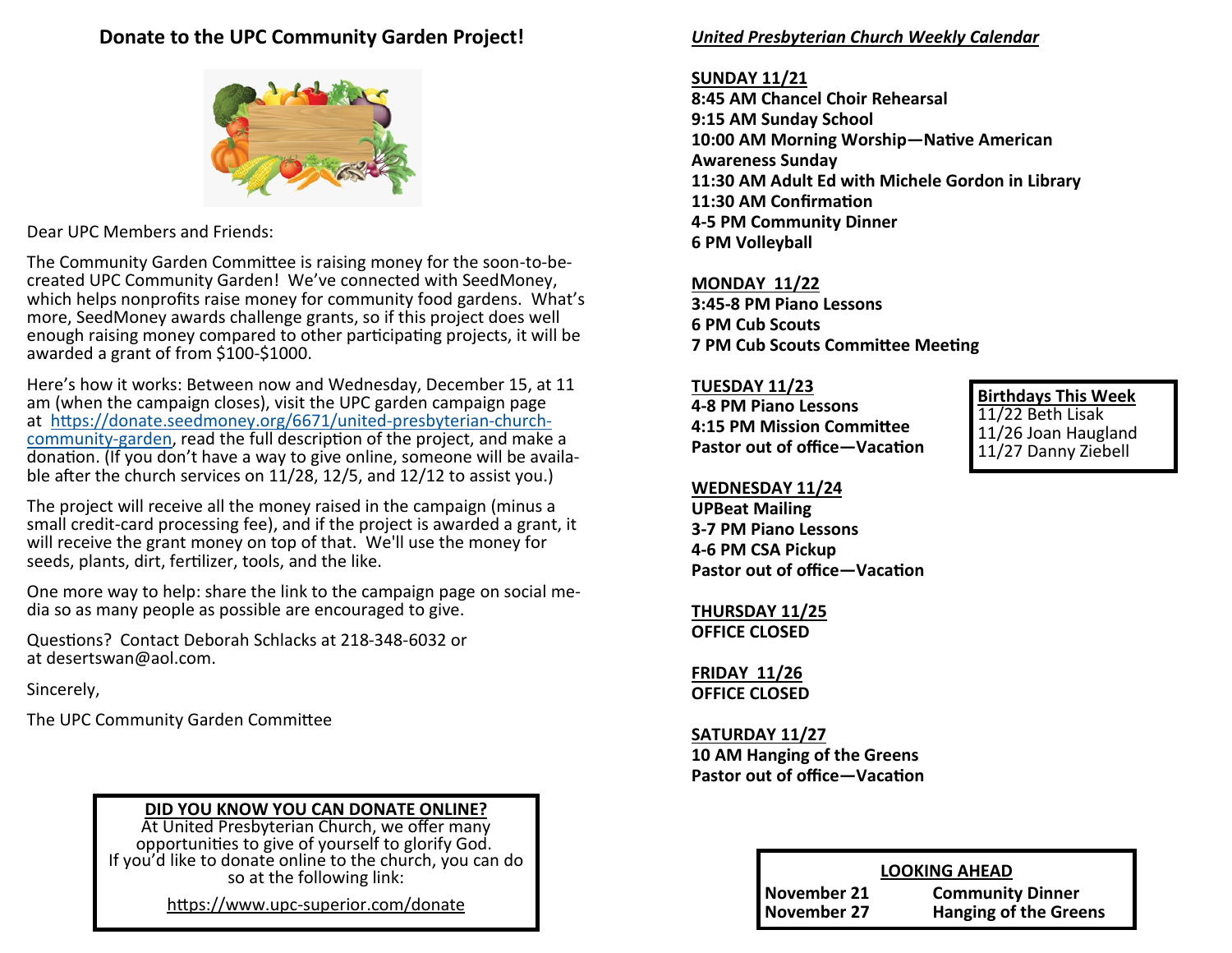